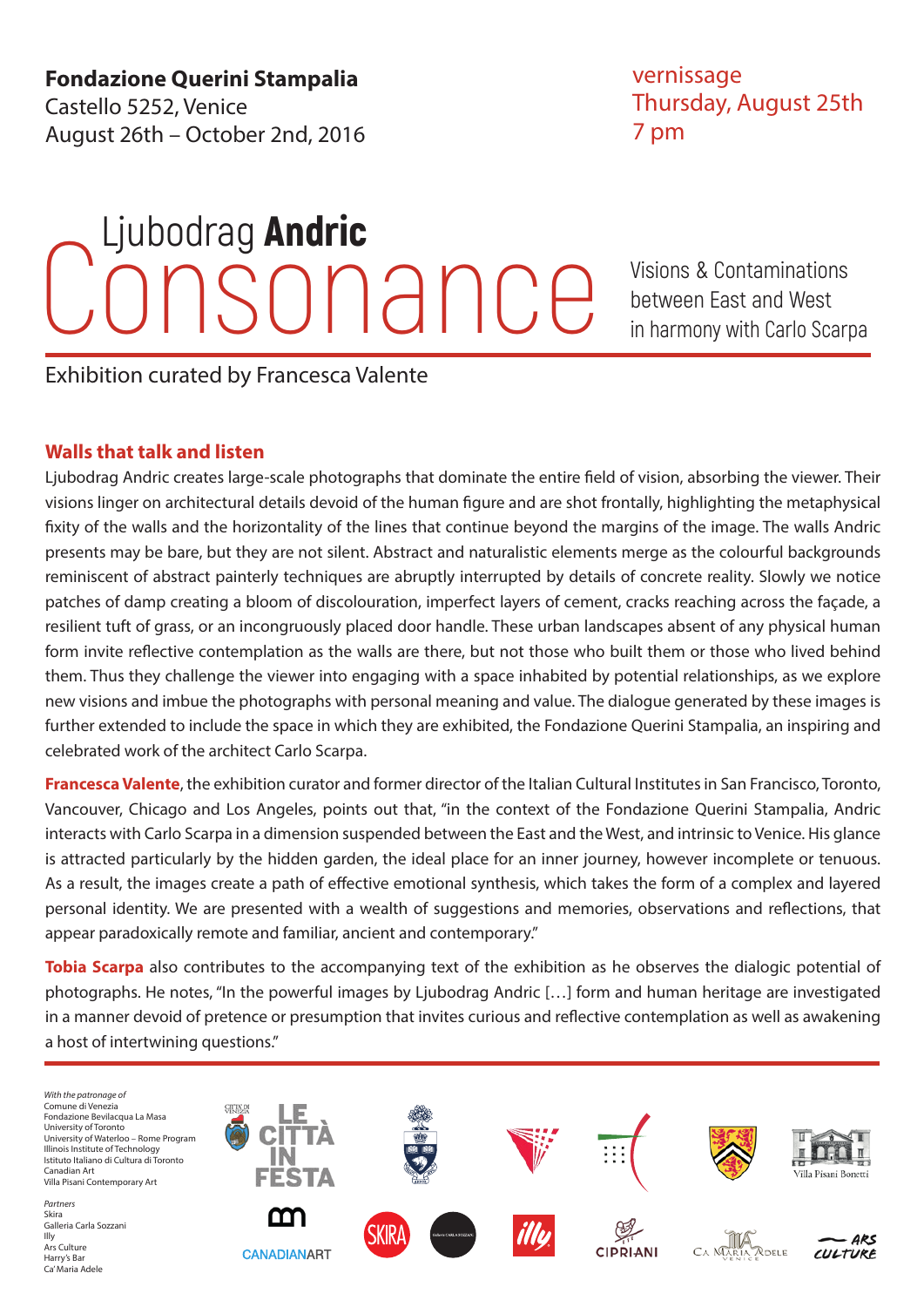**Ljubodrag Andric** (Belgrade, Yugoslavia, 1965) was born into a creative family with his father working as a writer and a playwright, and his mother as an actress. After graduating in Literature from the University of Belgrade, he devoted all his efforts to photography, an interest which he had started developing at the age of fifteen. In 1986 Andric moved to Rome and became an Italian citizen three years later. He later transferred to Toronto, Canada, where he currently resides and has been a citizen since 2002.

The large-scale photographs produced by Andric are characterised by the absence of the human figure. They focus instead on a formal structure that despite containing attention to realistic detail is rooted in various forms of geometric abstraction. The images are rich in tactile quality reminiscent of frescoes, which reflects Andric's interest and knowledge of the history of Italian painting. This year his work is presented at the sixth edition of the Bocconi Art Gallery (BAG) and at the Triennial, both in Milan.

An extensive monograph of Andric's work was recently published by Skira, which was presented at the Carla Sozzani Gallery in Milan on May 25th 2016. Titled *Ljubodrag Andric, Works 2008-2016*, it was edited by Demetrio Paparoni with contributions from William Ewing, Barry Schwabsky, Aldo Nove and Philip Tinari.

**www.ljubodrag-andric.com**

"Andric looks at the geometry of the space with the same logic with which Morandi formally built the models of his still lives."

Demetrio Paparoni

"For Andric, abstract sensations can be found by way of actual places, far from being diluted by compromise, which are as resonant and powerful as those without any referent in reality."

Barry Schwabsky

"It is Andric's unique sensibility about what the lens can do so aptly – the way it serves less to memorialise the particular state of that which it captures rather than to acquiesce to its mutability and impermanence – that characterises these images. […] Today, Ljubodrag Andric's uniquely rhetorical approach to image making, driven particularly by a finely attuned radar for ambivalent monumentality, comes to seem more radical and urgent that ever."

Philip Tinari

"Andric takes us beyond the walls. Often through exhaustion. By denying us relief. He pushes us into the wall and forces us (to our great pleasure, I must say) to recognise its limit but also its impossibility."

Aldo Nove

#### **The exhibition**

A collection of more than thirty images will be exhibited at the Fondazione Querini Stampalia, Venice, from August 26th to October 2nd, 2016. The selected works are the latest creations by the artist including photographs shot in various locations ranging from China to San Francisco and Miami, with forays into his country of residence, Canada, and Europe with particular focus on Berlin and Venice.

#### **Artist**

Ljubodrag Andric

#### **Title**

Consonance. Visions & influences from East and West in harmony with Carlo Scarpa

**Curator**

Francesca Valente **Exhibition design**

Tobia Scarpa

**Graphic design** Michela Scibilia

**Collection** Personal exhibition

**Medium** Photography (large-scale prints)

#### **Location**

Fondazione Querini Stampalia Castello 5252, 30122 Venice Open 10 am–6 pm (closed on Mondays) The visit to the exhibition is included in the ticket at the Querini Stampalia Foundation: full € 10 (reduced € 8). Free admission for residents of the City of Venice every day from 10 am to 3 pm and for library users on Wednesdays (full day).

#### **Date**

August 26th – October 2nd, 2016

**With the patronage of** Comune di Venezia

Fondazione Bevilacqua La Masa University of Toronto University of Waterloo – Rome Program Illinois Institute of Technology Istituto Italiano di Cultura di Toronto Canadian Art Villa Pisani Contemporary Art

#### **Partners**

Skira Galleria Carla Sozzani Illy Harry's Bar Ca' Maria Adele Ars Culture

#### **info**

Luca Berta & Francesca Giubilei Veniceartfactory info@veniceartfactory.org +39 3286583871 +39 3497799385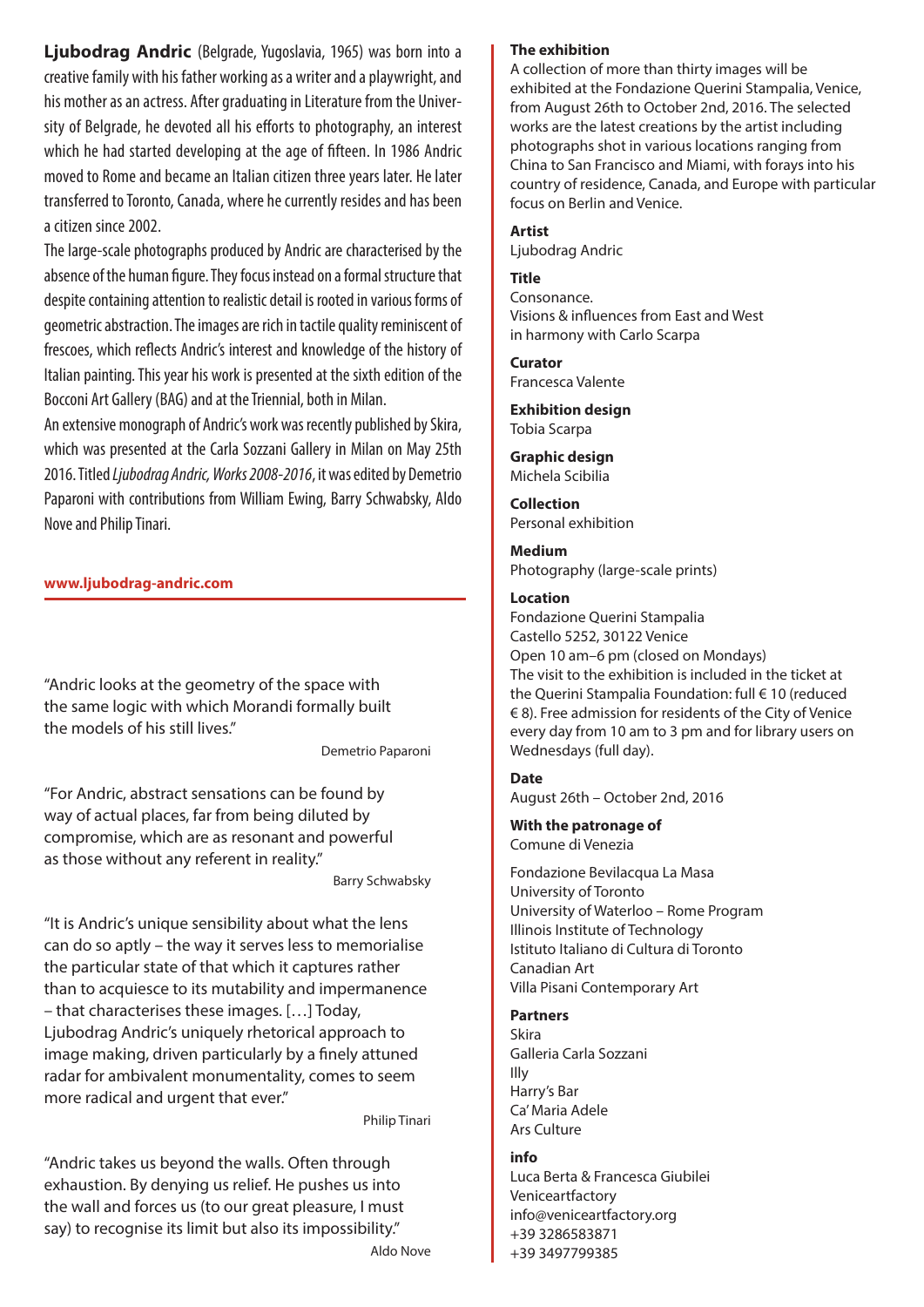

Pingyao 2, 2015



China 12, 2012



Venezia 2, 2009



China 2, 2013



Miami 1, 2011



China 21, 2012